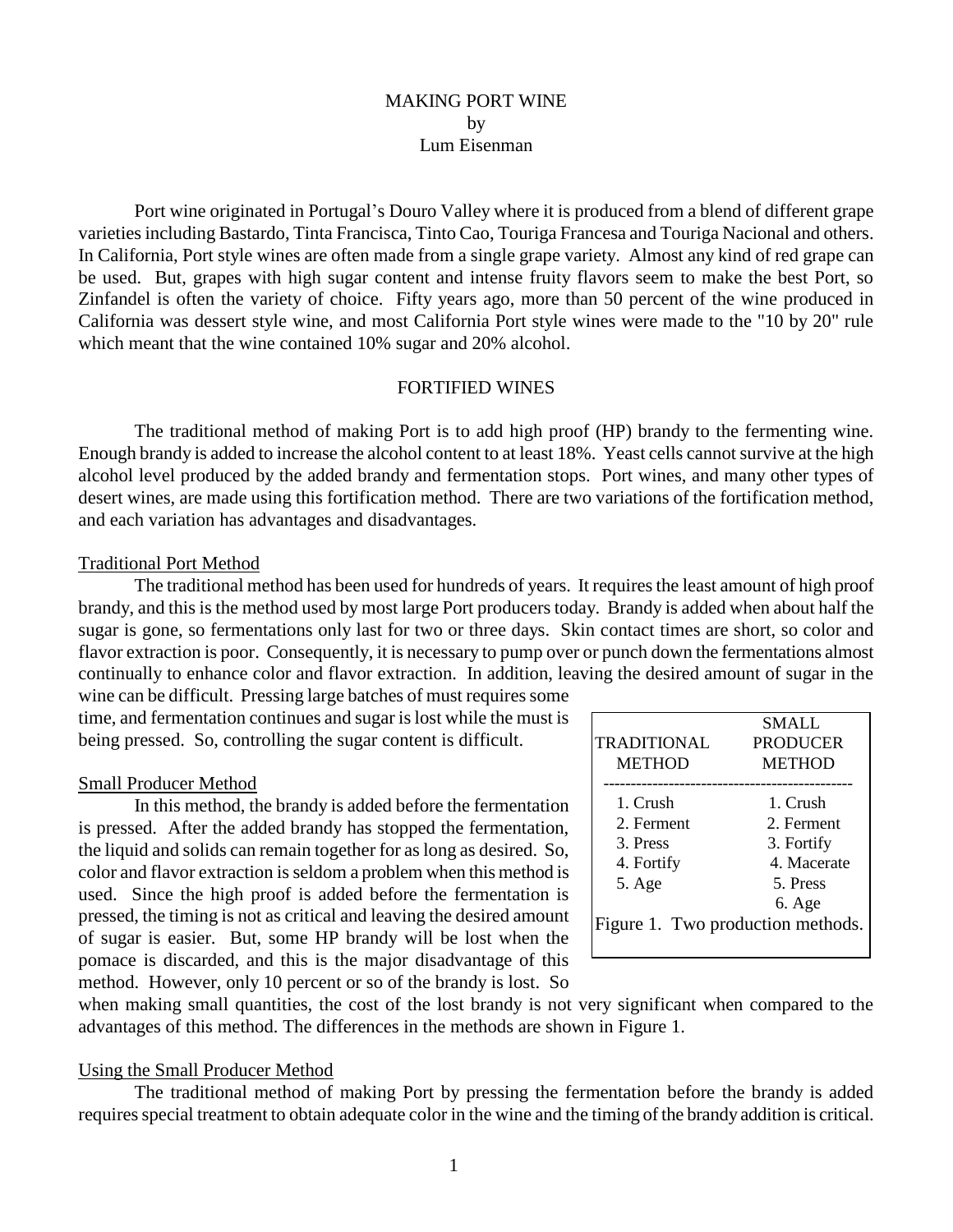Making small quantities of Port wine using the traditional method is difficult, so only the small producer method will be discussed here.

### Grapes

In California, Zinfandel, Cabernet Sauvignon, Cabernet Franc, Merlot, Syrah and many other red varieties have been successfully used to make Port wines. Well-balanced grapes with intense, fruity flavor profiles will make the best quality wine.

Very ripe grapes are preferred for making Port wine, so the grapes should be picked at 26 to 28 Brix if possible. Very ripe grapes have more red fruit flavors and more flavor intensity. A slight "prune" flavor in the grapes seems to integrate well with other flavors and can add a positive note to the wine.

A significant fraction of the alcohol in Port wine is produced before the primary fermentation is stopped. So, riper grapes require a smaller alcohol addition and wine flavor dilution is minimized. (Flavor dilution is the biggest disadvantage of using 100 proof Vodkas for fortification).

### How Much Brandy

The amount of alcohol needed to stop an active fermentation depends on several factors and many winemakers feel an alcohol content of at least 18 percent is necessary. If the added brandy does not stop fermentation, the finished product will become just a dry, high alcohol wine. There is not much demand for dry, high alcohol wines, so have a little extra brandy on hand just in case it is needed to stop the fermentation.

High proof (180 to 190) brandy is the preferred type of alcohol for fortification and the Table can be used to estimate how many gallons of HP brandy is needed. For example, the table shows that 5.0 gallons of HP brandy are required when 500 pounds of grapes, at 26 Brix, are being fermented.

The amount of brandy needed to stop the fermentation depends on the ripeness of the starting grapes, fermentation temperature and several other factors. So, the Table only gives an estimate of how much bandy is needed to stop fermentation. **Play safe and have a little extra brandy on hand just in case it is needed.** 

| Pounds | 24                | 26        | 28          | 30          |
|--------|-------------------|-----------|-------------|-------------|
| of     |                   | Brix Brix | <b>Brix</b> | <b>Brix</b> |
| Grapes | Juice Juice Juice |           |             | Juice       |
|        |                   |           |             |             |
| 100    | 1.1               | 1.0       | 0.87        | 0.80        |
| 250    | 2.7               | 2.5       | 2.2.        | 2.0         |
| 500    | 5.5               | 5.0       | 4.4         | 4.0         |
| 1000   | 11                | 10        | 8.7         | 8.0         |
| 2000   | 22.               | 20        | 17.4        | 16.0        |
|        |                   |           |             |             |
|        |                   |           |             |             |

#### Crushing

Crushing is done the usual way. The grapes are crushed and the stems discarded. A normal amount of sulfite is added at the crusher or stirred into the fermenter. The acid level can be adjusted if necessary, but Port wines are usually low in acid (a TA of 0.55 to 0.60). Ripe grapes contain some raisins and the Brix may increase by one or two points as sugar leaches out of the raisins. So, cold-soak the crushed grapes for about 24 hours and then take the final Brix reading and use this value to calculate the brandy

## Fermenting

Strong, active fermentations are more difficult to stop so many winemakers do not add extra nitrogen or other yeast nutrients when starting Port fermentations. They like to have the yeast working under moderately stressful conditions so the fermentations are less vigorous and can be stopped more easily. But, high Brix musts can be difficult to start, so sometimes it is necessary to add a little nutrient just to get the fermentation started. Depending on conditions, most Port fermentations last 3 to 4 days before the brandy is added.

There are two schools of thought on what constitutes suitable yeast for Port production. Some winemakers prefer a yeast with a low alcohol tolerance like Epernay II because the fermentation will be